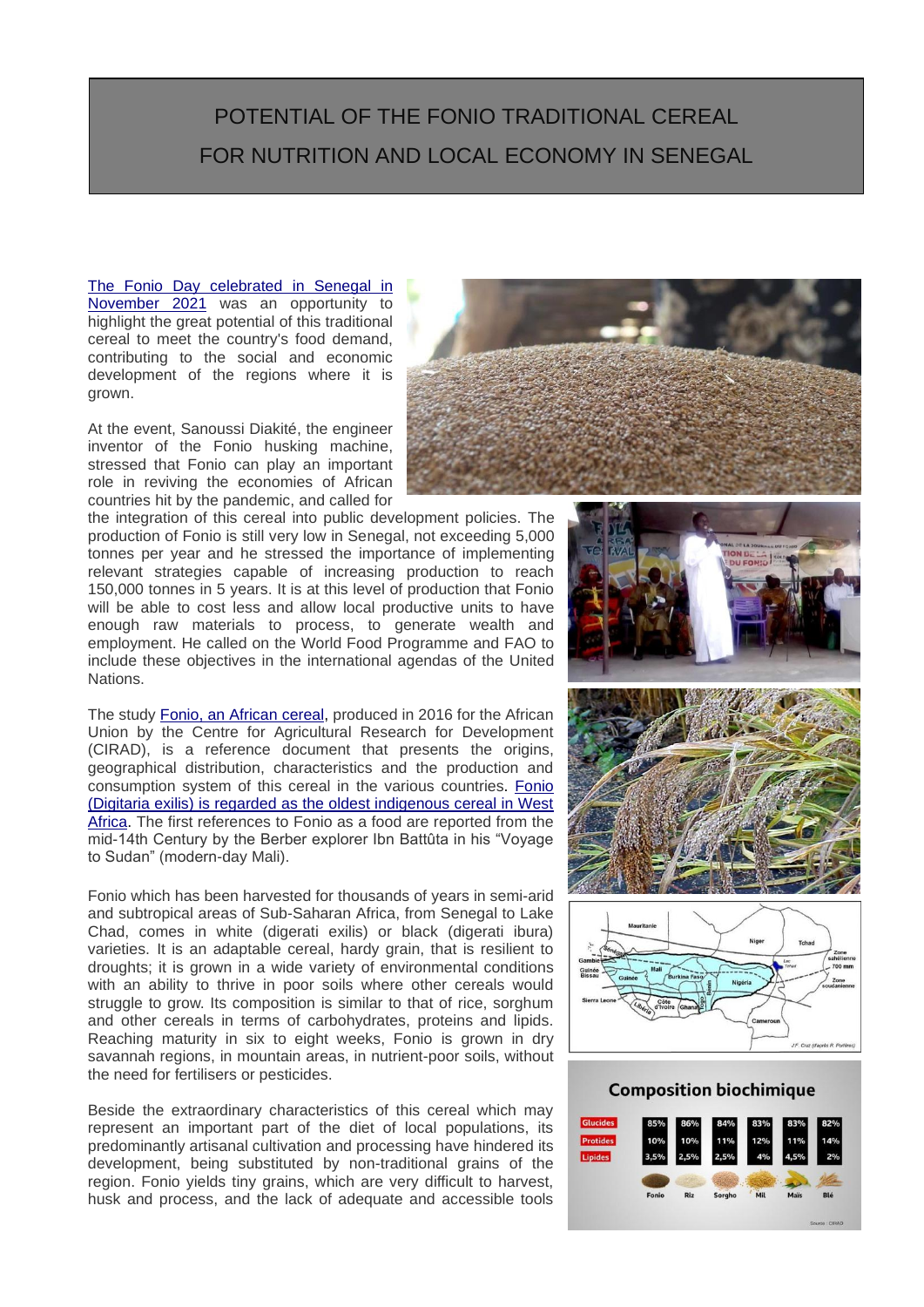for local farmers has long reduced Fonio to the status of a marginal cereal, even leading to its disappearance in certain regions.

While West Africa was facing nutritional challenges for its populations, in the early 1990s, engineer Sanoussi Diakité, Professor at the Dakar Engineering Institute (Senegal), in order to rescue this lost crop invented the Fonio husking machine, making it much faster and easier to process it. [An article by](https://www.wipo.int/ipadvantage/en/details.jsp?id=5556) WIPO, the World Intellectual Property Organisation, which patented the innovation in 1994, presents the history of this discovery, the process, the characteristics of the machine and the results achieved.

Produced in an electric or diesel version, the Fonio husking machine allows to process 5 kilograms of Fonio in only 8 minutes, removing over 99 % of the husk from the grains. The invention does not require high amounts of water, up to 15 liters of which are instead required when husking Fonio and separating it from sand in the traditional way. In addition, compared to existing machines, it consumes less energy (1.5 KW compared to 7.5 KW). It allows for a much cleaner shelled Fonio, without impurities, with better bleaching, which is conserved better, significantly reducing postharvest losses.

Thanks to this new machine that allows for a quicker processing, farmers could increase the plantations of Fonio, thus encouraging the expansion of this traditional crop. The World Bank has supported a programme to enable the countrywide diffusion of the machines. Local and national governments, as well as nongovernmental organizations, decided to purchase them for their use in many communities. The engineer Sanoussi Diakité and his Fonio husking machine have been recognized by important international awards mentioned in the WIPO article.

As part of its research projects in Guinea, Mali and Burkina Faso, the [Centre for Agricultural Research for Development \(CIRAD](https://fonio.cirad.fr/en/transformation/mecanisation-post-recolte) has also developed new tools for the mechanisation of several postharvest operations such as threshing and cleaning. Untill the years 90's it created a new machine called GMBF [for the hulling and the](https://fonio.cirad.fr/en/content/download/4380/33552/version/1/file/obj_2418_fichier_Fonio-huller.pdf)  [whitening of fonio](https://fonio.cirad.fr/en/content/download/4380/33552/version/1/file/obj_2418_fichier_Fonio-huller.pdf). In order to improve the quality of the Fonio to be marketed, [solar dryers have been designed and tested](https://fonio.cirad.fr/en/transformation/sechage) in Mali, Senegal, Guinea and Burkina Faso.

These improvements in the development of Fonio postharvest technologies have undoubtedly played a key role in relaunching Fonio production in Senegal and in the other countries of origin, [registering a growth of its crop.](https://fonio.cirad.fr/la-planta/produccion)

Moreover, the huge potentials of a traditional hardy grain, with high nutritionals qualities, which is resilient to droughts, performs well and is adaptable to dry soils without the need of fertilizers or pesticides, are enormous. Within the framework of the challenges posed by climate change and the strategies defined by the international community to implement resilient and sustainable local food systems, strengthening the cultivation and processing of Fonio to meet the demand of consumers in sub-Saharan countries represents a perspective capable of bringing great benefits for food security and for local economies

In addition, thanks to the commercial initiatives created for its consumption by the immigrant communities, mainly from Guinea and Mali in the United States and Europe, Fonio has also attracted the interest of consumers in these countries, opening up new market potentialities.